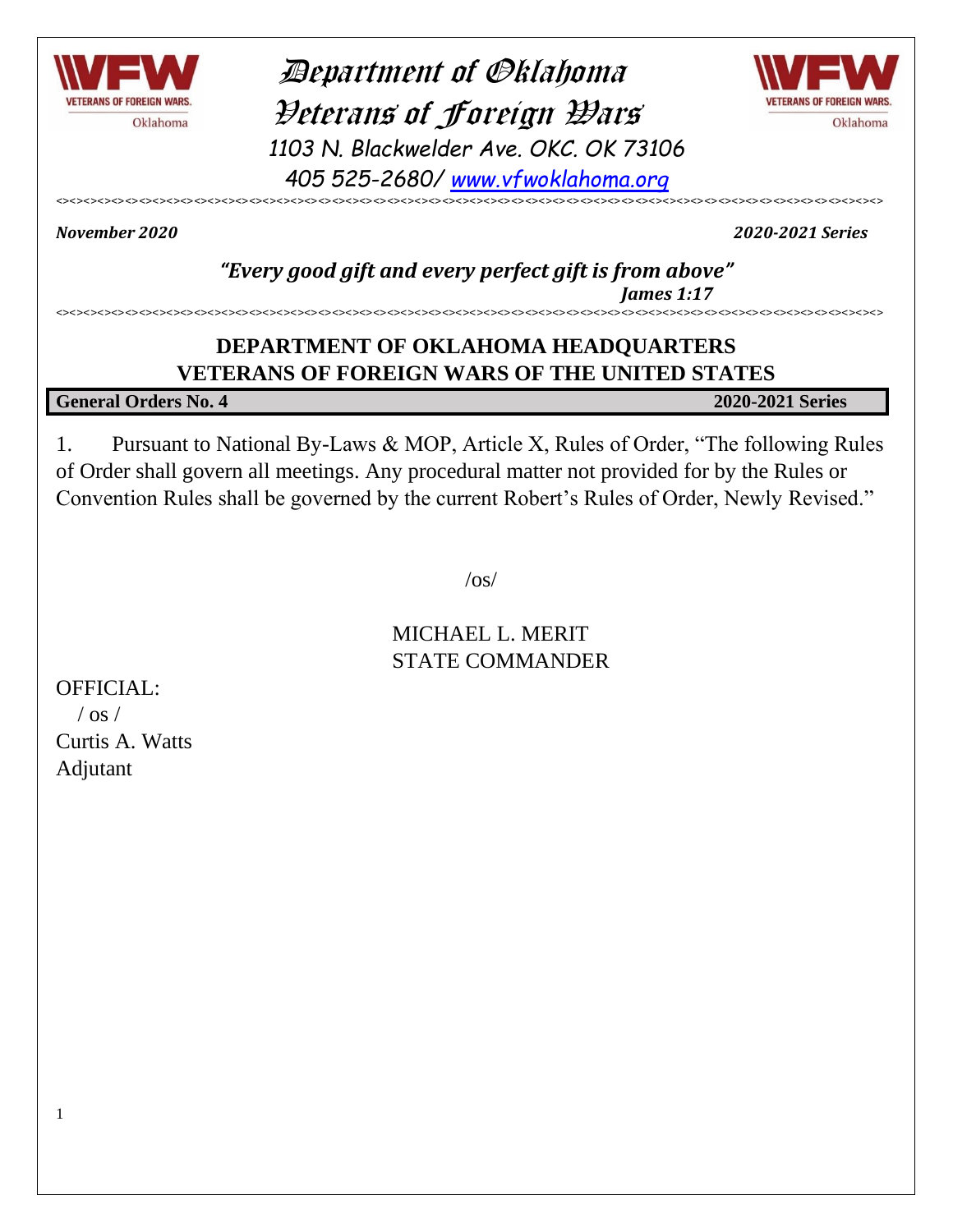

# *FROM THE COMMANDER*

**Michael L. Merit State Commander Veterans of Foreign Wars Department of Oklahoma**



Comrades, November 1<sup>st</sup> 2020

First, I hope this finds all of you and your family healthy and well. If not, I pray for a speedy recovery. Hey! Here we are beginning our fifth month of the year. I hope everyone that is able has continued their year in full swing. I know that the ongoing COVID pandemic is still limiting our ability to do our jobs 100%, so now is the time that we must throw the book out and think outside of the box. Speak with each other and share what works for you. During this time, we must help each other out to accomplish our mission. Remember, we are TEAM OKLAHOMA! Therefore, we must work together as one.

We are just coming off an extremely busy but successful Fall Festival this year. We were visited by CIC Hal Roesch, National Auxiliary President Sandy Onstwedder, MOC Supreme Junior Vice Commander and South Carolina VFW Senior Vice Commander Dwight Hora, MOC Supreme Adjutant Gordon Lam, Past MOCA President Leeann Lam and National Auxiliary Council Member Vikki McGahhey. I know there were a lot that were not able to attend due to other commitments and COVID, but know that we were thinking about you. The attendance was amazing. For the first time since we have been at the Wyndham, we exceeded our room block! Additionally, two new MOCA Auxiliaries were created. As I said while we were there, I think Sandy said it best when she said, "This doesn't feel like a meeting, it feels more like a family reunion." And was it ever.

The Veterans Service Committee is still waiting on applications for an assistant service officer in Muskogee. State Service Officer PSC James Dockemeyer is working with the National Service Office to formulate a job description. Just as soon as that is complete, we will release it to everyone. As we continue to climb in the number of claims being submitted, we need assistant state service officers now, more than ever! So, if you or someone you know is interested in applying for the position, please contact the State headquarters.

 $\overline{2}$ Every Post now should have received all the VOD/PP/TOY entries. Please check with your District Commander or District Youth Programs Chair for the deadlines for District submissions. Everyone must work together to ensure that ALL entries are judged and given a chance to move forward. I have heard from around the state that it has been tough this year due to COVID, but I have also been impressed with the number of entries I am hearing we have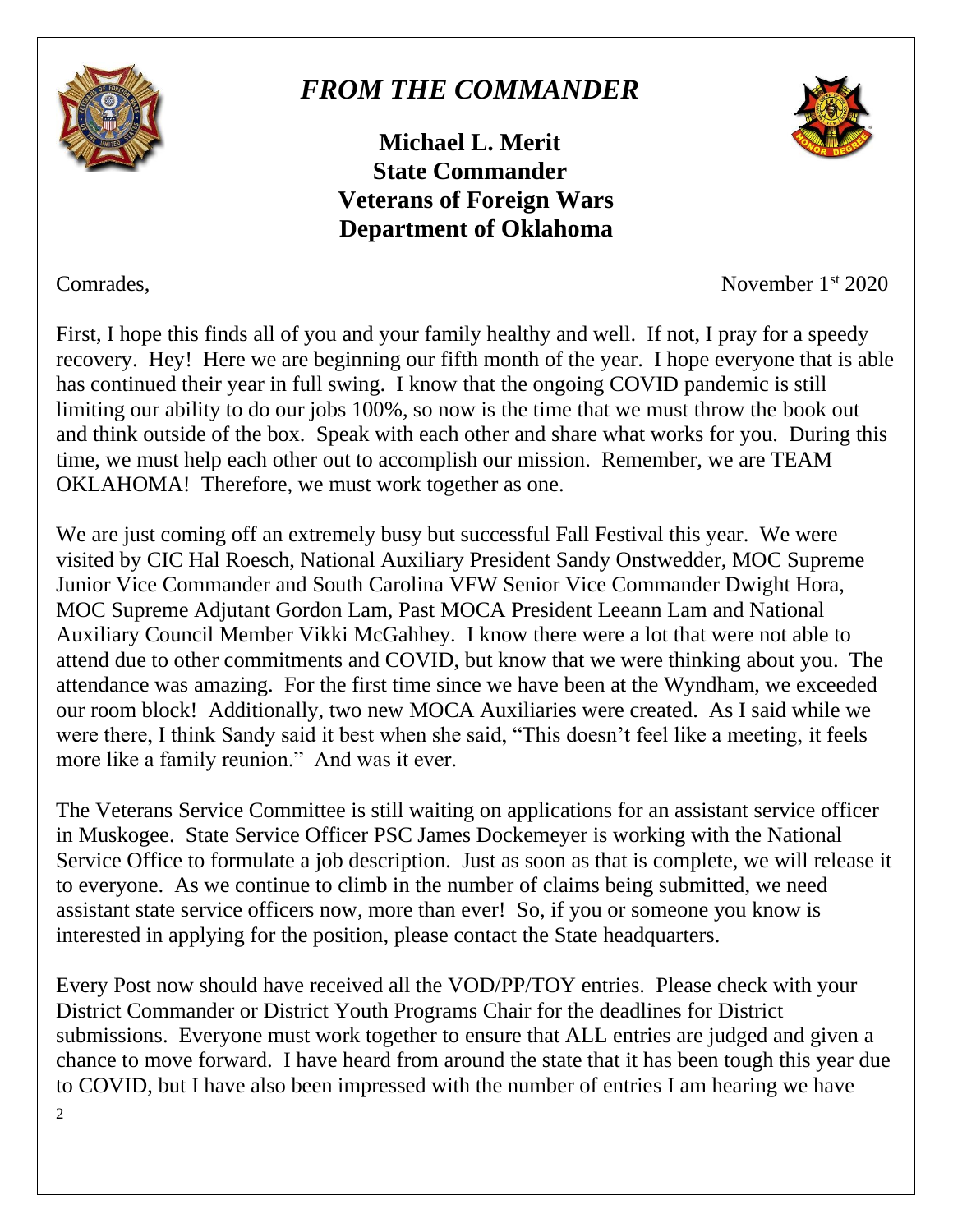already. Keep up the great work out there and let's send entries that bring home the top national prizes in each category.

Membership Update. October end numbers are as follows: Southern Conference, Oklahoma is #1. Nationally, Oklahoma is #16. We still have 1,556 to go to that magic 100% before the end of the year. That is approaching fast! Remember, keep working those At Large Lists and the Retention Lists you all have received. Our highest recruiter to date, State Surgeon Stacy Reddig has recruited 29 new members. NCM Robbie Clark is at 21, 1 at 6, 1 at 5, 3 at 4, 4 at 3, 14 at 2 and 27 at 1. Our overall breakdown is 92 new members, 51 reinstates and 64 without a recruiter. Quartermasters, please ensure you are entering a recruiter number when putting in new members so the right person gets the credit for them. *Remember 100% by December 31st , 2020 and 110% by June 30th, 2021!* We also have my Commander's Challenge for the first half of this year. The first Post to 100% by December 31<sup>st</sup>, 2020 will receive \$100. Every Post after the first, but before the deadline, will receive \$50. Post 7740 will receive the \$100. So far 1048, 1193, 3689, 4465, 5914, and 8676 will receive \$50 each.

Also, congratulations to Post 3689 for surpassing 110%! So, get out there and bring these new members in. There's still plenty of time to win some money for your Post!

As discussed last month concerning legislation, we are working with NAIV, Inc or receive their congressional charter known as S4715 and is sponsored by Senators Rounds and Thune of South Dakota. We have contacted our congressional delegation asking the to support it as well. If you would like more information on the bill or would like a letter to send to them, please contact me and let me know. The Veterans Assistance Fund/Lottery Bill has now received the endorsement of the Oklahoma Veterans Council and ODVA. We are working diligently with State Sen. Frank Simpson and Rep. Tommy Hardin to draft and introduce this bill for the upcoming state legislative session. We will also be reintroducing the License Plate bills since they were just a House floor vote shy of being passed when COVID shut everything down. For everyone that went out and exercised that greatest of American liberties by voting, thank you.

I have discussed with many of you a new partnership between the Military Order of the Purple Heart and this Department. As you may or may not know, during the last session of the State Legislature, Oklahoma was designated as a Purple Heart state. We are now working with MOPH to designate each town that has a VFW Post as a Purple Heart City. It is actually quite a simple process with minimal time requirement. The information on how to complete the process will be attached to these General Orders. We already have several towns and cities working on this. I would love to see all 86 cities and towns in our state be designated by the end of this administrative year. Any questions, please do not hesitate to ask myself or Mitch Reed. His contact information is inside the packet.

3 Our Department Centennial is April  $16<sup>th</sup>$ , 2021. By this point, all of you should have received a card in the mail asking you to update your information and submit your picture and story to be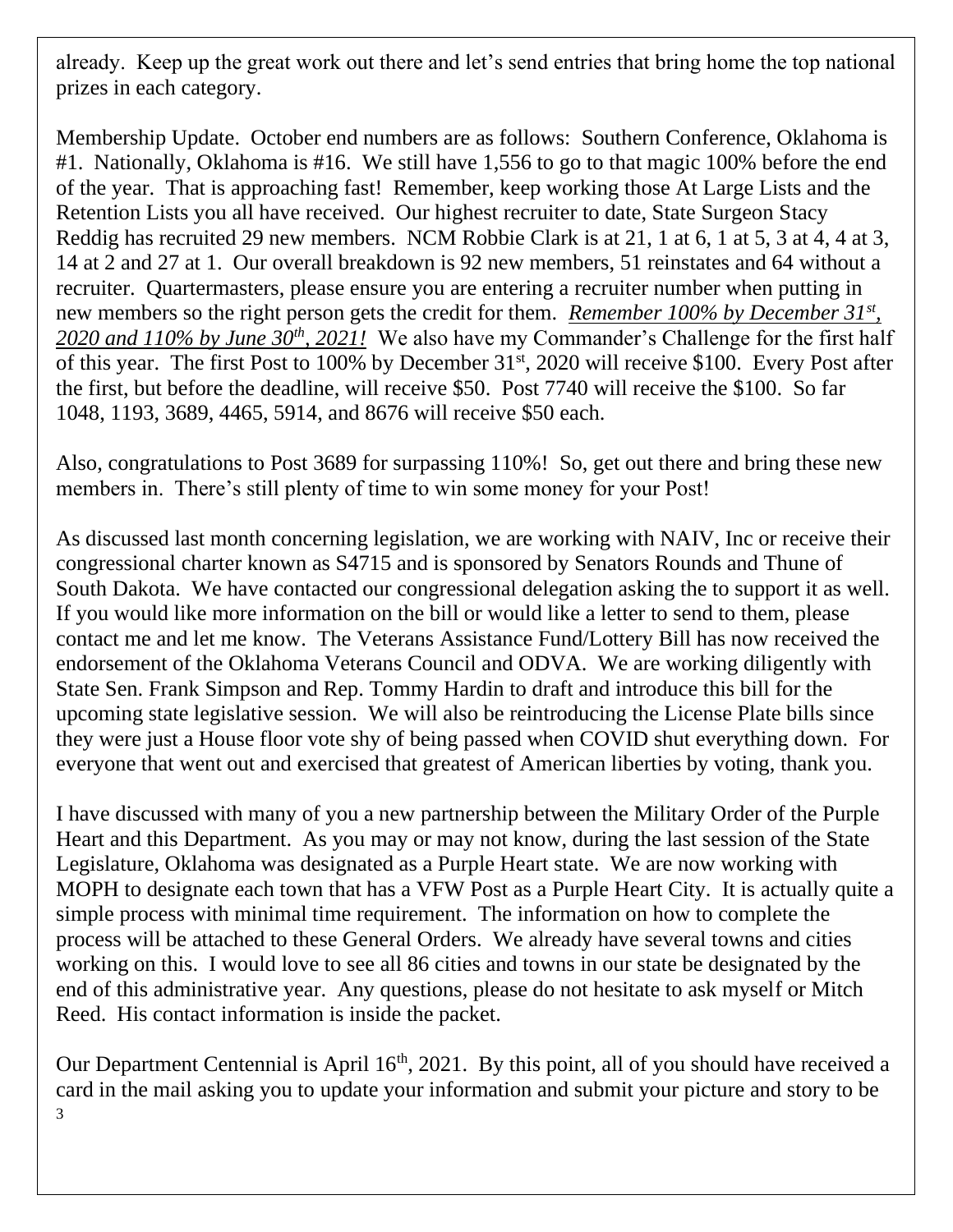added to our Centennial Memory book. I hope all of you have participated and have purchased a book. It is a great memento to have. Not many get to celebrate 100 years, so this is going to be an amazing experience for all of us. Speaking of mementos, our Centennial Coin design was released at the State Convention. The coins are in and a lot have already been distributed. All the State Officers and District Commanders have preorder forms. They are two inches wide and the price per coin is \$20. Each coin will be individually numbered, and the current set is 500 coins. We would love to have to order another 500! So, get in contact with one of the state officers to reserve yours today!

I want to acknowledge the following anniversary Posts: Post 539 Henryetta 100 Years! Post 474 Muskogee 100 Years! Post 577 Tulsa 100 Years! Post 4446 Stigler 75 Years! Post 4465 Clinton 75 Years! Post 3077 Collinsville 75 Years! Post 3573 Locust Grove 75 Years! Post 4890 Norman 75 Years! Post 4859 Atoka 75 Years! Post 4578 Guthrie 75 Years! Post 4876 Altus 75 Years! Post 4938 Edmond 75 Years! Post 4574 Ardmore 75 Years! Post 1202 Ada 75 Years! All the awards were presented by CIC Hal Roesch for the Posts or District Commanders.

\*\*\*\*Changes to All State Requirements\*\*\*\*

- 1. The Buddy Poppy Requirement has been removed due lack of Buddy Poppies.
- 2. The donation to the Oklahoma VFW Foundation has been removed due to financial constraints of Posts during the COVID-19 pandemic.

Take care of yourselves out there TEAM OKLAHOMA! I wish you the best. Please continue what you are doing. I could not have asked for a better Department to command. Each of you are the tip of the spear and that is why we are "FIRST TO FIGHT FOR VETERANS!"

Michael L. Merit State Commander



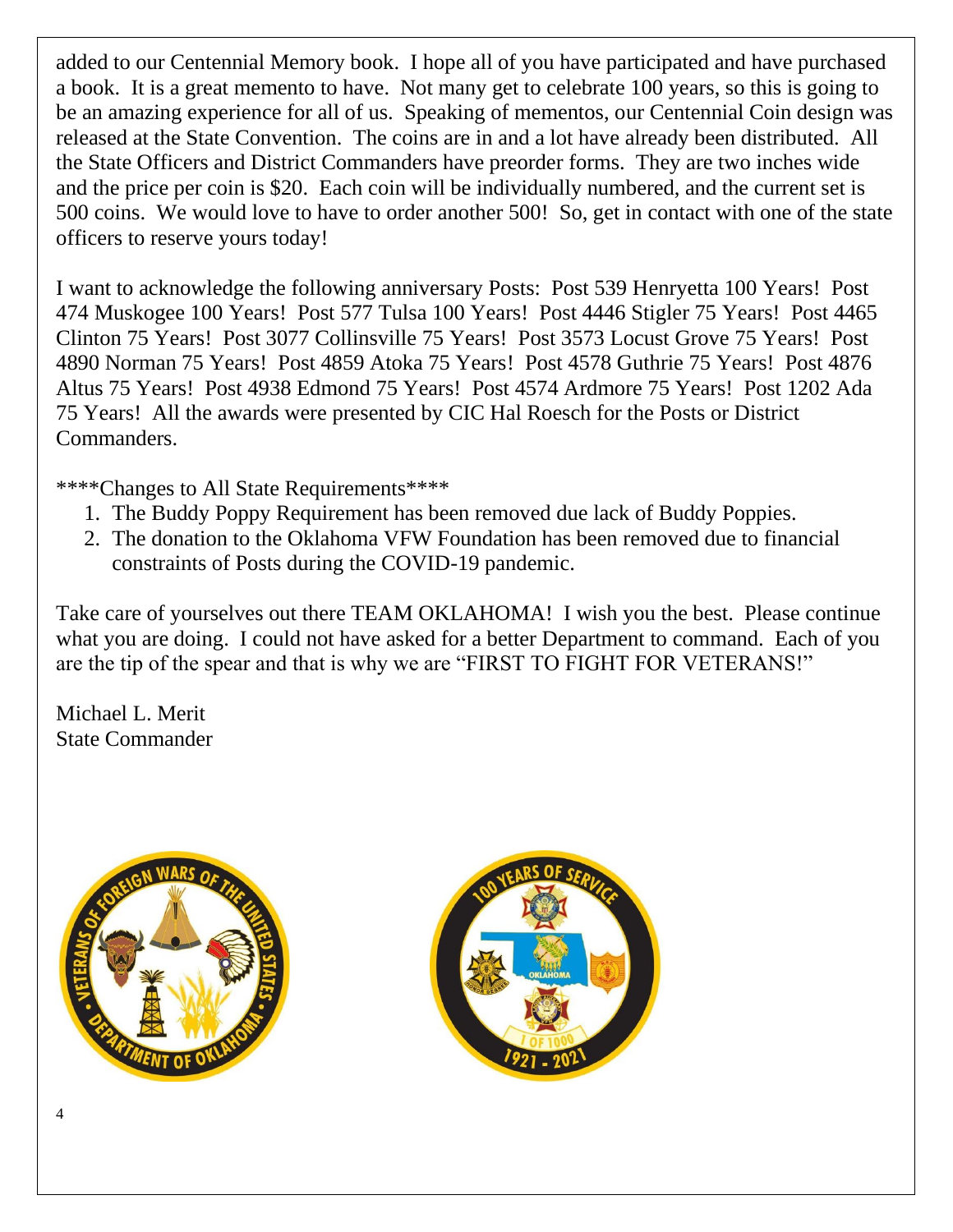#### History of Veterans Day

World War I – known at the time as "The Great War" - officially ended when the Treaty of Versailles was signed on June 28, 1919, in the Palace of Versailles outside the town of Versailles, France. However, fighting ceased seven months earlier when an armistice, or temporary cessation of hostilities, between the Allied nations and Germany went into effect on the eleventh hour of the eleventh day of the eleventh month. For that reason, November 11, 1918, is generally regarded as the end of "the war to end all wars."

In November 1919, President Wilson proclaimed November 11 as the first commemoration of Armistice Day with the following words: "To us in America, the reflections of Armistice Day will be filled with solemn pride in the heroism of those who died in the country's service and with gratitude for the victory, both because of the thing from which it has freed us and because of the opportunity it has given America to show her sympathy with peace and justice in the councils of the nations..." The original concept for the celebration was for a day observed with parades and public meetings and a brief suspension of business beginning at 11:00 a.m. The United States Congress officially recognized the end of World War I when it passed a concurrent resolution on June 4, 1926, with these words:

*Whereas* the 11th of November 1918, marked the cessation of the most destructive, sanguinary, and far reaching war in human annals and the resumption by the people of the United States of peaceful relations with other nations, which we hope may never again be severed, and

*Whereas* it is fitting that the recurring anniversary of this date should be commemorated with thanksgiving and prayer and exercises designed to perpetuate peace through good will and mutual understanding between nations; and

*Whereas* the legislatures of twenty-seven of our States have already declared November 11 to be a legal holiday: Therefore be it Resolved by the Senate (the House of Representatives concurring), that the President of the United States is requested to issue a proclamation calling upon the officials to display the flag of the United States on all Government buildings on November 11 and inviting the people of the United States to observe the day in schools and churches, or other suitable places, with appropriate ceremonies of friendly relations with all other peoples.

An Act (52 Stat. 351; 5 U. S. Code, Sec. 87a) approved May 13, 1938, made the 11th of November in each year a legal holiday—a day to be dedicated to the cause of world peace and to be thereafter celebrated and known as "Armistice Day." Armistice Day was primarily a day set aside to honor veterans of World War I, but in 1954, after World War II had required the greatest mobilization of soldiers, sailors, Marines and airmen in the Nation's history; after American forces had fought aggression in Korea, the 83rd Congress, at the urging of the veterans service organizations, amended the Act of 1938 by striking out the word "Armistice" and inserting in its place the word "Veterans." With the approval of this legislation (Public Law 380) on June 1, 1954, November 11th became a day to honor American veterans of all wars.

Later that same year, on October 8th, President Dwight D. Eisenhower issued the [first "Veterans Day](https://www.va.gov/opa/vetsday/docs/proclamation_1954.pdf)  [Proclamation"](https://www.va.gov/opa/vetsday/docs/proclamation_1954.pdf) which stated: "In order to insure proper and widespread observance of this anniversary, all veterans, all veterans' organizations, and the entire citizenry will wish to join hands in the common purpose.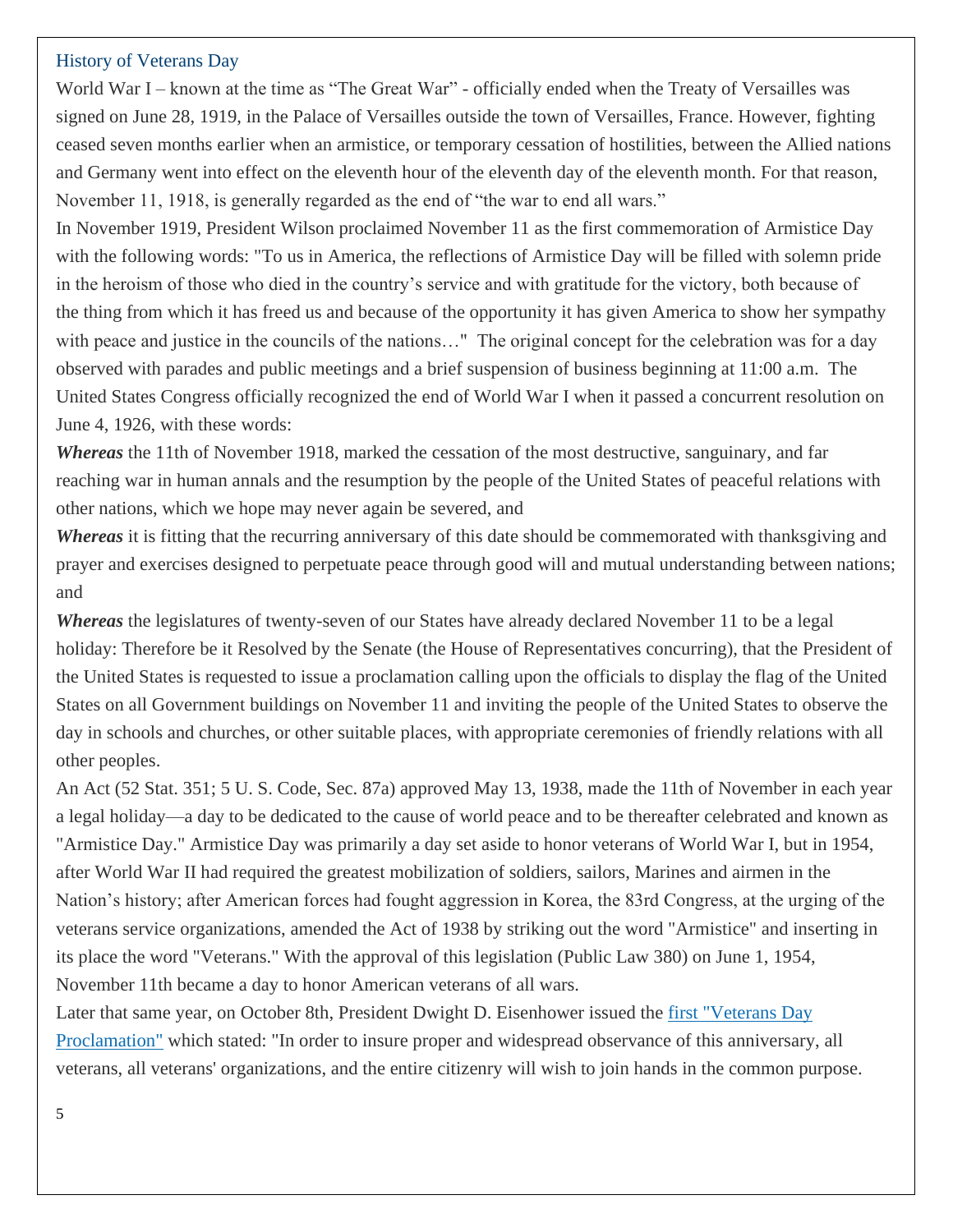Toward this end, I am designating the Administrator of Veterans' Affairs as Chairman of a Veterans Day National Committee, which shall include such other persons as the Chairman may select, and which will coordinate at the national level necessary planning for the observance. I am also requesting the heads of all departments and agencies of the Executive branch of the Government to assist the National Committee in every way possible."

On that same day, President Eisenhower sent a letter to the Honorable Harvey V. Higley, Administrator of Veterans' Affairs (VA), designating him as Chairman of the Veterans Day National Committee.

In 1958, the White House advised VA's General Counsel that the 1954 designation of the VA Administrator as Chairman of the Veterans Day National Committee applied to all subsequent VA Administrators. Since March 1989 when VA was elevated to a cabinet level department, the Secretary of Veterans Affairs has served as the committee's chairman.

The Uniform Holiday Bill (Public Law 90-363 (82 Stat. 250)) was signed on June 28, 1968, and was intended to ensure three-day weekends for Federal employees by celebrating four national holidays on Mondays: Washington's Birthday, Memorial Day, Veterans Day, and Columbus Day. It was thought that these extended weekends would encourage travel, recreational and cultural activities and stimulate greater industrial and commercial production. Many states did not agree with this decision and continued to celebrate the holidays on their original dates.

The first Veterans Day under the new law was observed with much confusion on October 25, 1971. It was quite apparent that the commemoration of this day was a matter of historic and patriotic significance to a great number of our citizens, and so on September 20th, 1975, President Gerald R. Ford signed Public Law 94-97 (89 Stat. 479), which returned the annual observance of Veterans Day to its original date of November 11, beginning in 1978. This action supported the desires of the overwhelming majority of state legislatures, all major veterans service organizations and the American people.

Veterans Day continues to be observed on November 11, regardless of what day of the week on which it falls. The restoration of the observance of Veterans Day to November 11 not only preserves the historical significance of the date, but helps focus attention on the important purpose of Veterans Day: A celebration to honor America's veterans for their patriotism, love of country, and willingness to serve and sacrifice for the common good.

### *FROM THE STATE SENIOR VICE COMMANDER*

State Senior Vice Commander National and State Legislative Chair Bylaws/Resolutions Chair

*Jim Bassett*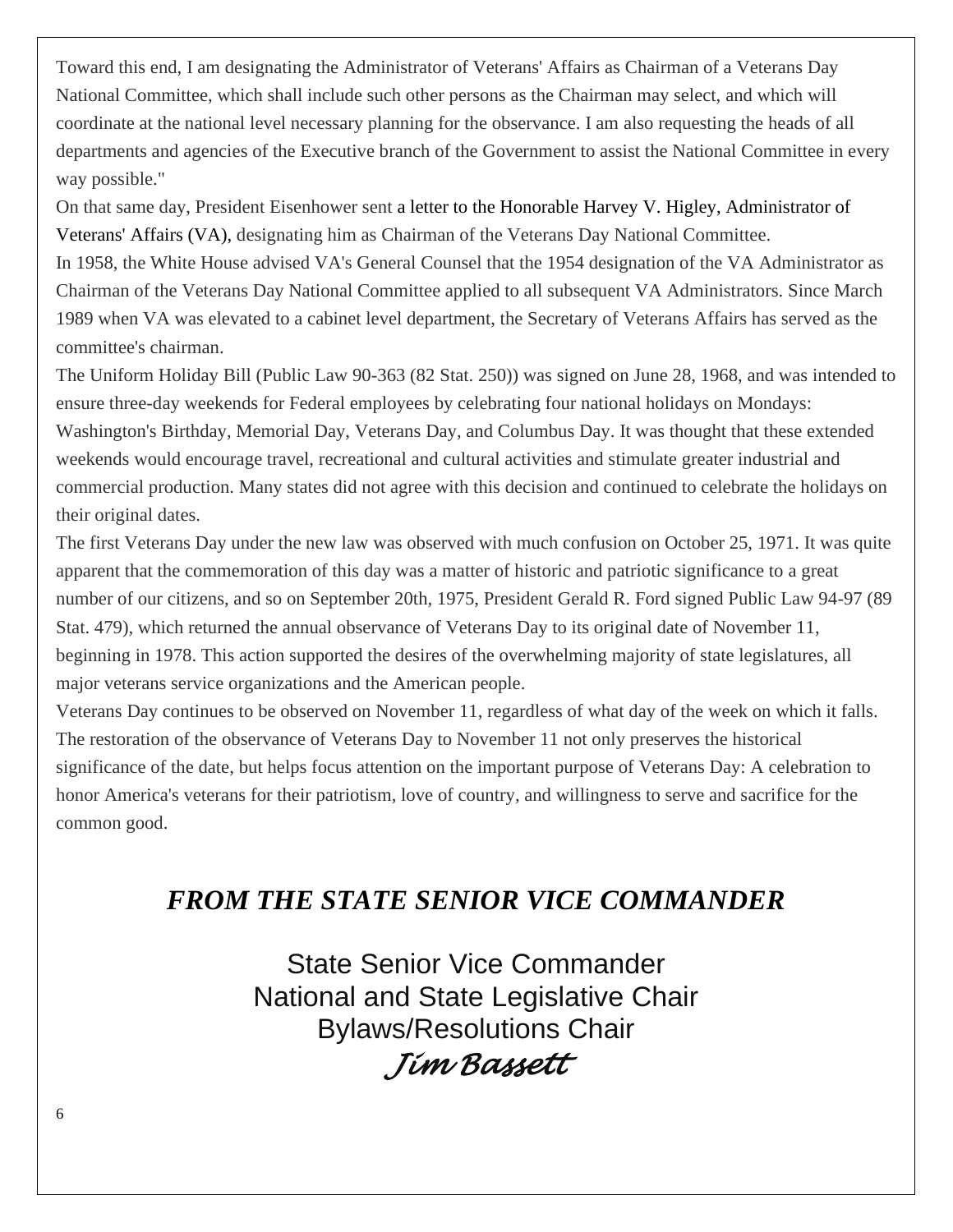#### Oklahoma is 1<sup>st</sup> out of 14 Departments within the Southern Conference. Oklahoma is 16<sup>th</sup> out of 52 Departments within the Veterans of Foreign Wars.

This is the election month. We, as patriotic members, should have gone out and made our voice heard by voting. This is your voice at work selecting how our government operates. The VFW will not tell you how to vote, but they will encourage you to vote. We are nonpartisan. Our only political motive is to stop the erosion of our benefits. Our activities in Washington DC may not impact us directly, they may not even impact those currently serving Our actions will impact school aged children that may end up being deployed to some unknown battlefield in the future. That is who we are working for. We are looking out for them while they are only interested in when recess is and growing up.

Like I stated in the paragraph above, this is the election month. Things had a way of getting out of hand when people discuss politics. I have never heard of the violence that this election has precipitated. Please don't get dragged in to a political discussion or debate that may end up in an assault, especially if you are wearing VFW items. But the beauty of the VFW was demonstrated to me at a District meeting this month. A member stated that he was a liberal Democrat. He also pointed out that the gentleman sitting next to him was his best friend, a conservative Republican. They get along because their bond as veterans is stronger than political ideologies. I attended a fundraiser and recruiting drive in August. I was floored because a middle aged lady came up to me and asked how the VFW was leaning politically. I explained to her that we encourage our members to register and vote how they see fit. I further explained that our politics concentrate solely on legislation that impacts veterans, regardless of the political party. She was happy with that answer and actually donated to us. Please remember, the VFW does not support a party or candidate. You are encouraged to register, and to vote for any candidate or party you desire. The VFW's concern is the erosion of benefits that veterans receive. Please keep an eye on legislation that impacts your benefits. One way to do that is through knowledge and not hearsay or social media. Simply register to receive the Action Corps newsletter. This is a simple and easy way to stay informed. You can register at [https://votervoice.net/VFW/register.](https://votervoice.net/VFW/register)

Please! Please! Keep the social distancing up, keep wearing the mask, and keep washing your hands! Stay away from places that do not seem to keep to the cleaning protocols. We have VFW members that have compromised systems that are susceptible to Covid-19 or other illnesses. We have had members suffered or currently suffering from Covid. Remember, this will help you and also help those around you. We have had a potential exposure at the Fall Fest. If you experience any of the symptoms, please get tested to confirm. Also, please don't try to find out who it was. The Health Insurance Portability and Accountability Act (HIPPA) prevents disclosure of any individual. If you test positive, please contact those that you know you have been in contact with in accordance with CDC standards. You don't need to say it was you, just that you have been in contact with a positive test result.

I'm sorry that I missed Fall Fest. I have heard from one of the vendors that they enjoyed the event. We are trying to set up more vendors for the events. If you know of a vendor that would be interested in attending, please let me know. We do have a sponsor program that allows vendors to advertise on our web site as well as attend events that we hold. With that stated, I wanted to welcome our newest sponsor, T-Mobile.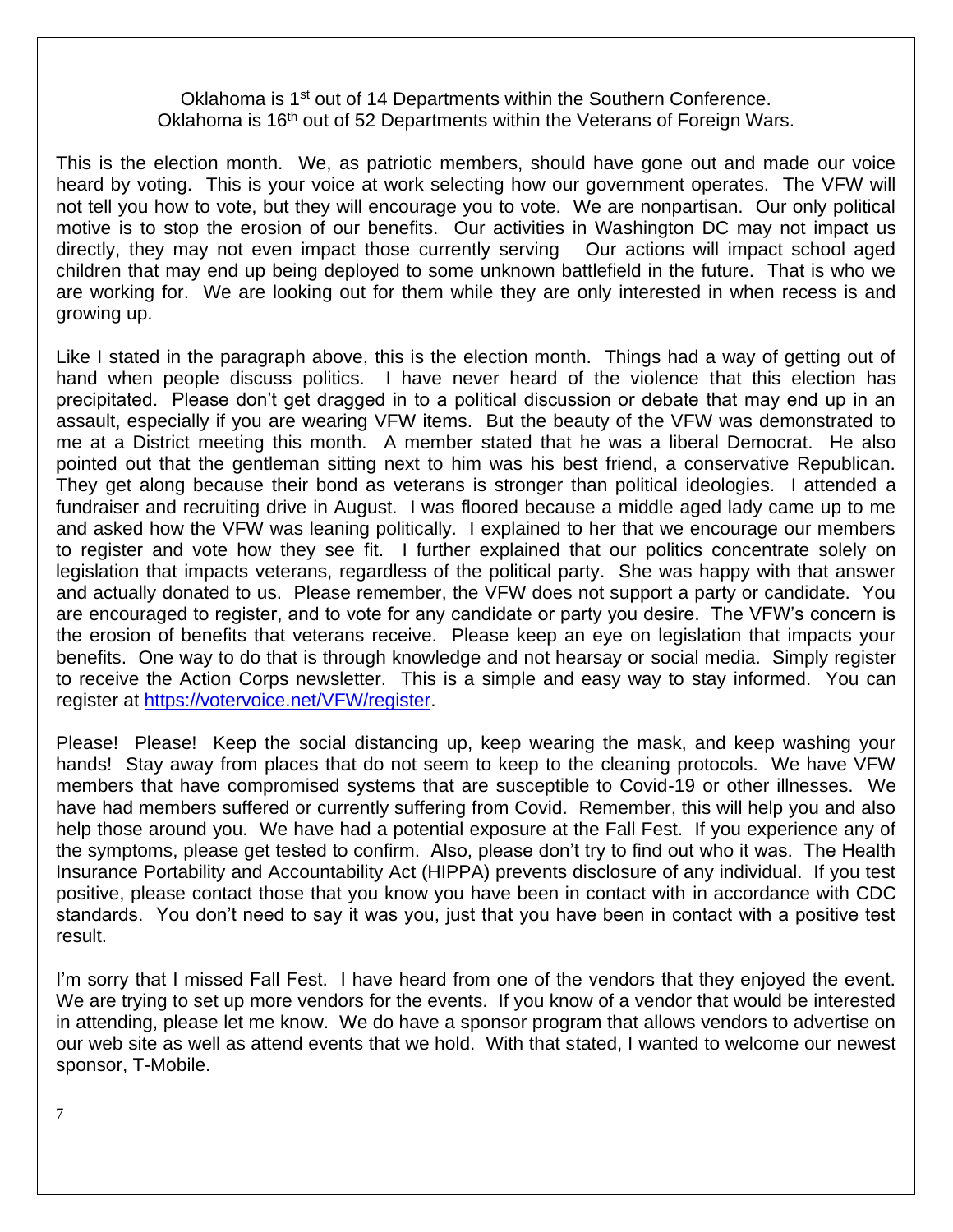RETAIN, RETAIN, RETAIN!!! Retain your members. Get to know them, encourage them to get involved. Ask them for ideas that they may want to manage or get involved with. Is there interest in education? Veteran's service? Helping other veterans? Community recognition? Aiding the community? Something special that they think the VFW should be doing? One never knows of what golden idea can come out of someone feels engaged.

Have you considered a blended meeting? Post members physically present and home bound members virtually present. Under current National policy, this is an option. In fact, members of the National Staff are interested in virtually attending Post, District, and Department level meetings. If you are interested in having one of them attend, let me know. Also, never forget that we have members who are in a home or hospital and this may be what cheers them up! Not everyone is staying home due to Covid.

We are working with organizations for next year. We have already committed to the Oklahoma State and Tulsa Fairs. We are waiting on the announcement of schedule dates for the OKC Dodgers and OKC Energy. If you have contact info for any organization that will put the VFW in front of the public, let me know and I can help. If you do hear of a major event, please let me know.



**DONATE!! DONATE!!** Our first blood drive will be February 13<sup>th</sup> at our Mid-Winter conference. If you have an event that would benefit from a Blood Drive, let me know. This is another way that we can help our veterans, families, and communities. In the

meantime, the American Red Cross and Oklahoma Blood Institute are running low. If you have recovered from Covid, your blood may actually help others. Donate some blood if able, help our community. The Supreme Military Order of the Cooties has set up an online report of blood donated. They will send you a certificate of recognition if you donate, please submit the information at [http://vampire.puptent1.org/.](http://vampire.puptent1.org/) The blood drives are being sponsored by the Military order of the Cooties Grand of Oklahoma.

## *Be Visible!*

We need to increase our presence in our communities. The VFW and the Auxiliary used to be very active within their communities. What are you doing in your community? When you're out volunteering for the VFW or Auxiliary, please wear something that identifies you as a VFW or Auxiliary member; it helps increase public awareness. Any time you help a veteran is also a good time to wear something that identifies you as a member of the VFW or Auxiliary. There are some exceptions if you are working with other entities, check with them to find out if you can wear VFW or Auxiliary items.

The Special Olympics schedule has been modified due to Covid, but they are always looking for volunteers. They are in need of coaches, assistants, chaperons, and cheering sections. When you're out volunteering for the VFW, please wear something that identifies you as a



VFW or Auxiliary member; it helps increase public awareness. Sign up to help, better yet, have your post sign up to support or sponsor them. In August, I golfed with a Special Olympian as their partner during a qualifying round. I was fun and we both enjoyed ourselves. Apply at [https://www.sook.org/.](https://www.sook.org/)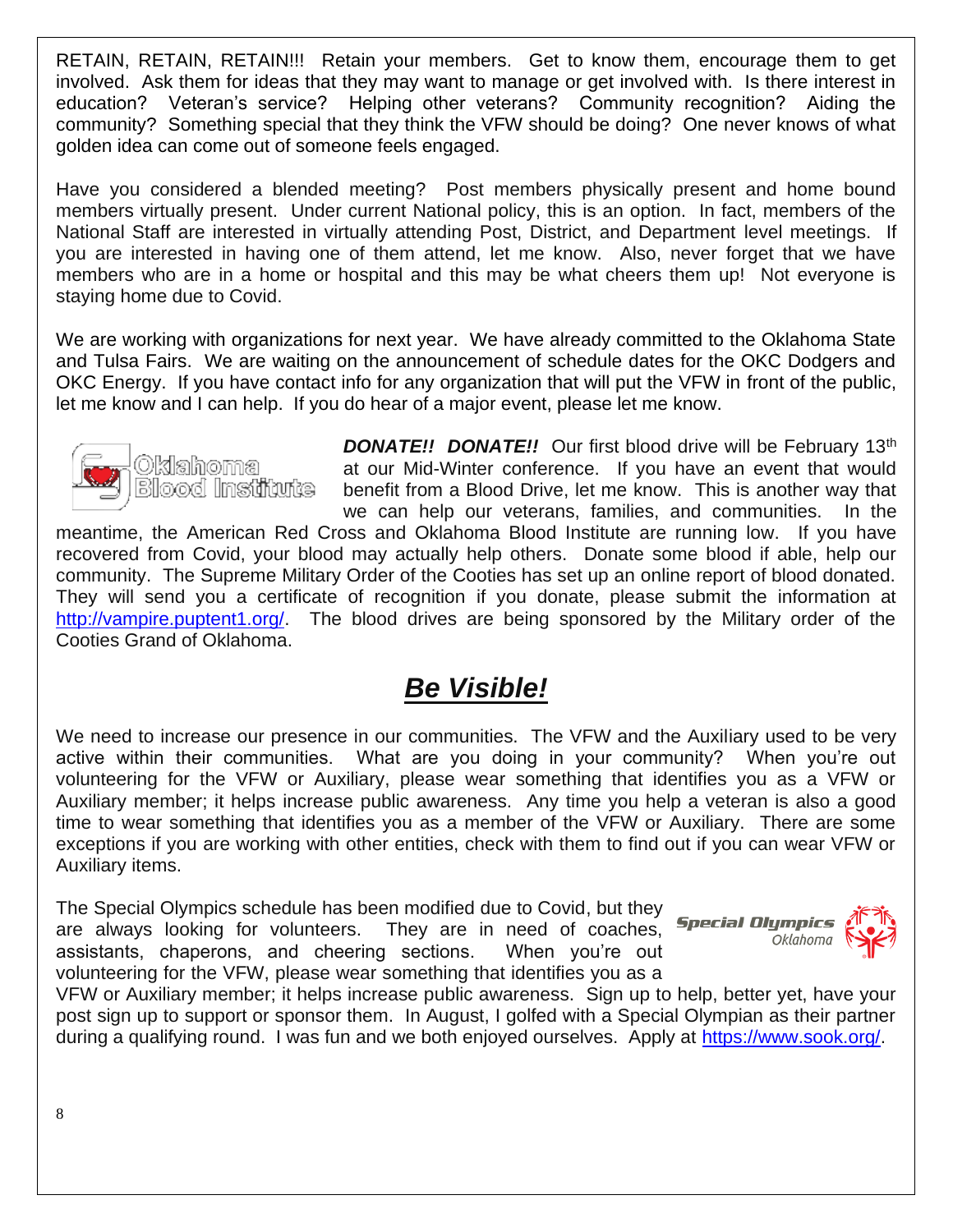# *Be Visible!*

### Jim Bassett

State Sr Vice Commander Department of Oklahoma Veterans of Foreign Wars 1103 N. Blackwelder Oklahoma City Oklahoma 73106 405.664.3929 [Bassettj15@yahoo.com](mailto:Bassettj15@yahoo.com) <http://vfwok.org/>

# *FROM THE STATE JUNIOR. VICE COMMANDER*

Wow, what a great month October was for us. Thank you to everyone who attended the Fall Festival in OKC. The turnout was incredible! I enjoyed getting to see and visit with our comrades and auxiliary. November is a busy month, don't forget to VOTE on Tuesday November 3rd! District meetings are in full swing, I hope to see many of you in attendance. Veterans Day is also coming up on November 11th, what are your posts and auxiliaries doing to observe it? Parades are still happening in some areas so get out there and show your support. It is also a great time to identify veterans and their families and bring them into this great organization.

Is your town or city a Purple Heart town or city? Let's paint this state purple! I want to thank our members and auxiliary for their perseverance to do our programs and recruiting while facing this pandemic, hats off to all of you.

Let's keep going in a forward direction and have another great month! Jeremy J. Owen State JR Vice Commander Department of Oklahoma

# *FROM THE STATE ADJUTANT/QUARTERMASTER*



### *Robert's Rules of Order Newly Revised (RONR) 12 Edition are being released. If you are interested in a copy, please contact State QM Curt Watts. Paperback version, \$20.00, Sprial Bound version, \$25.00, Pre-Punched version, \$25.00.*

*Robert's Rules of Order Newly Revised* (RONR) is the most comprehensive and most recognized authority on parliamentary procedure. It is used throughout the world by non-profit and not-for-profit organizations. RONR provides operational guidelines for members, officers, boards, and

committees. It answers most parliamentary questions and provides examples of terminology for use by members and officers. RONR provides essential information to ensure that meetings are fair and efficient.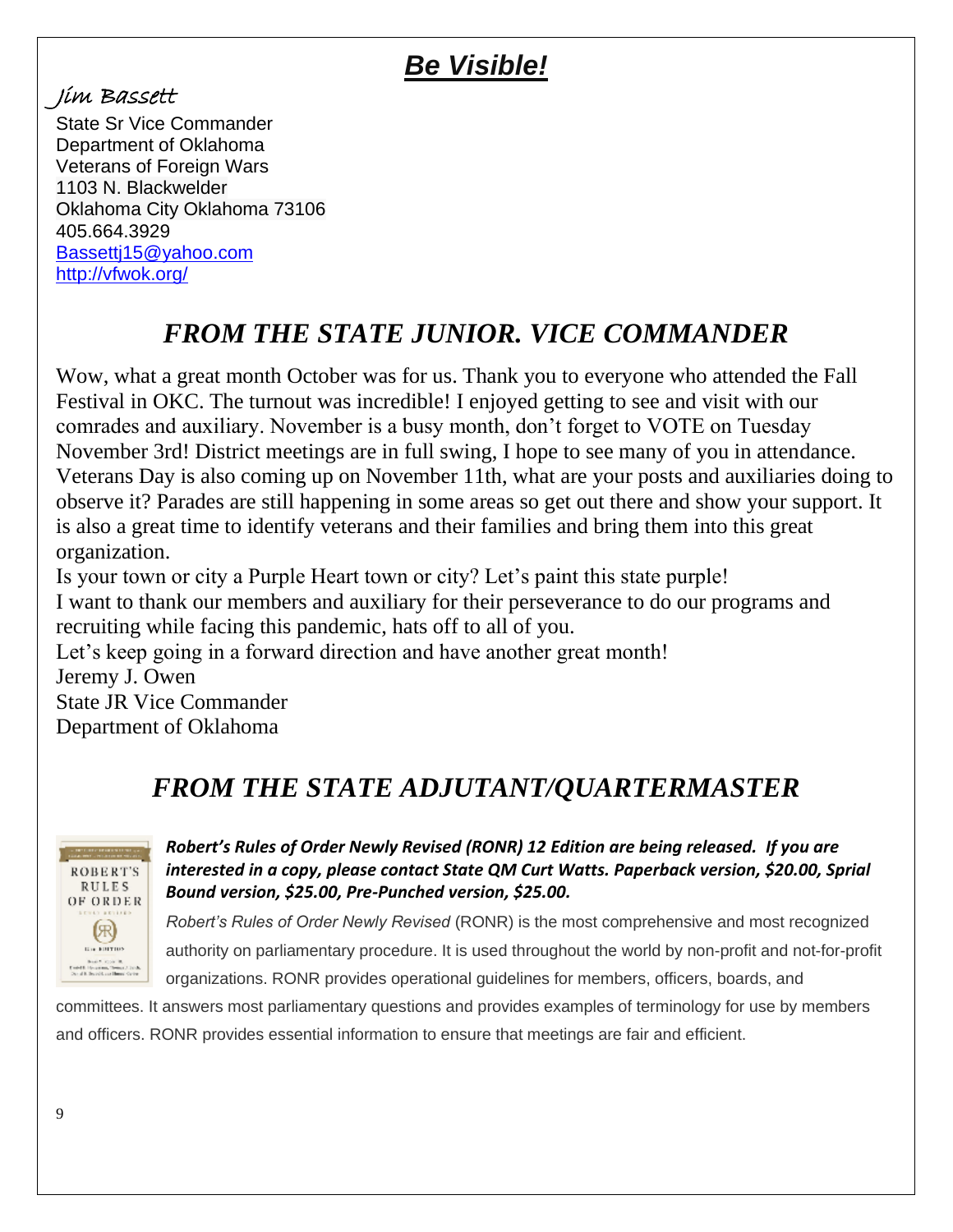The 12<sup>th</sup> edition supports modern technology while retaining the fundamental principles of parliamentary procedure—rules based on the rights of the majority, of the minority, of individual members, of absentees, and of all of these together.

Updated features of the 12<sup>th</sup> edition include section-based paragraph numbering to facilitate cross-references and ebook compatibility, an expanded appendix of charts, tables and lists, helpful summary explanations about postponing a motion, reconsidering a vote, making and enforcing points of order and appeals, and newly expanded procedures for filling blanks, new provisions regarding debate on nominations, reopening nominations, and completing an election after its scheduled time. This edition provides dozens more clarifications and additions to improve the presentation of existing rules, include new interpretations, and address common inquiries. RONR Paperback is 6 x 9 inches, 816 pages.

Curt Watts

## *FROM THE NATIONAL COUNCIL MEMBER*

### **FROM THE NATIONAL COUNCIL MEMBER**

### **FROM THE NATIONAL COUNCIL MEMBER 01 November 2020**

**Programs National** Awards & Citations Committee Team VFW, please share this far and wide. Nominations are due by **Dec. 4**, **2020**. The National Awards and Citations Committee will meet on Jan. 27, 2021, via a virtual meeting to discuss and choose the recipient for the VFW Congressional Award. In addition, the committee will be discussing the awards to be given at the national convention in Baltimore. **Development Oct.** 27 Appeals: Veterans Day matching gift email #2 to all Friends of Freedom. October quarterly supporter newsletter #1 to member and nonmember donors. **Administrative Operations There** are currently 47 Posts under suspension, 15 of which are new. We received two new submissions for Post consolidations pursuant to Section 209 of the National Bylaws. One Charter surrender was completed pursuant to Section 210 of the National Bylaws. The organization currently has 6,060 active chartered Posts. Administrative Operations is engaged in 22 Article IX Disciplinary Actions, 13 administrative actions and four pending membership eligibility challenges. This past week we received 27 new Bylaws/Articles of Incorporation submissions in for review. We also reviewed and approved 19 total Bylaws/Articles of Incorporation submissions and currently have 20 submissions pending review and approval. Current turnaround time on Bylaws/Articles of Incorporation submissions is approximately 14 days. **Meetings and Events Ongoing** participation in weekly educational online meetings/webinars/ZOOMs pertaining to meetings industry updates. Ongoing weekly ZOOM call with various meeting planners and supplier's discussions on state of the industry, ideas exchange and overall encouragement during this time. Ongoing weekly ZOOM call with ALHI hotels and presentations of the current state of the meetings industry as provided by CEO/President Michael Dominguez. His presentation includes overall updates on COVID-19. Sources include Johns Hopkins and CDC. Continuing to review responses for RFP (*request for proposal*) for 2025 & 2026. Initial bids/dates to be received by Nov. 1. Slow responses as in many cases, points of contact have been furloughed and there have been staff reductions. Received design for Baltimore convention name badge from the communications department; approved by Adjutant General for use for 2021 Baltimore convention. Researched dates for Feb. 2021 NCOA Meeting in K.C. Hotel are preparing contract to finalize. Forwarding hotel contracts to Baltimore housing manager. Forwarding housing reservations forms to Baltimore housing manager for her review and revisions. Revising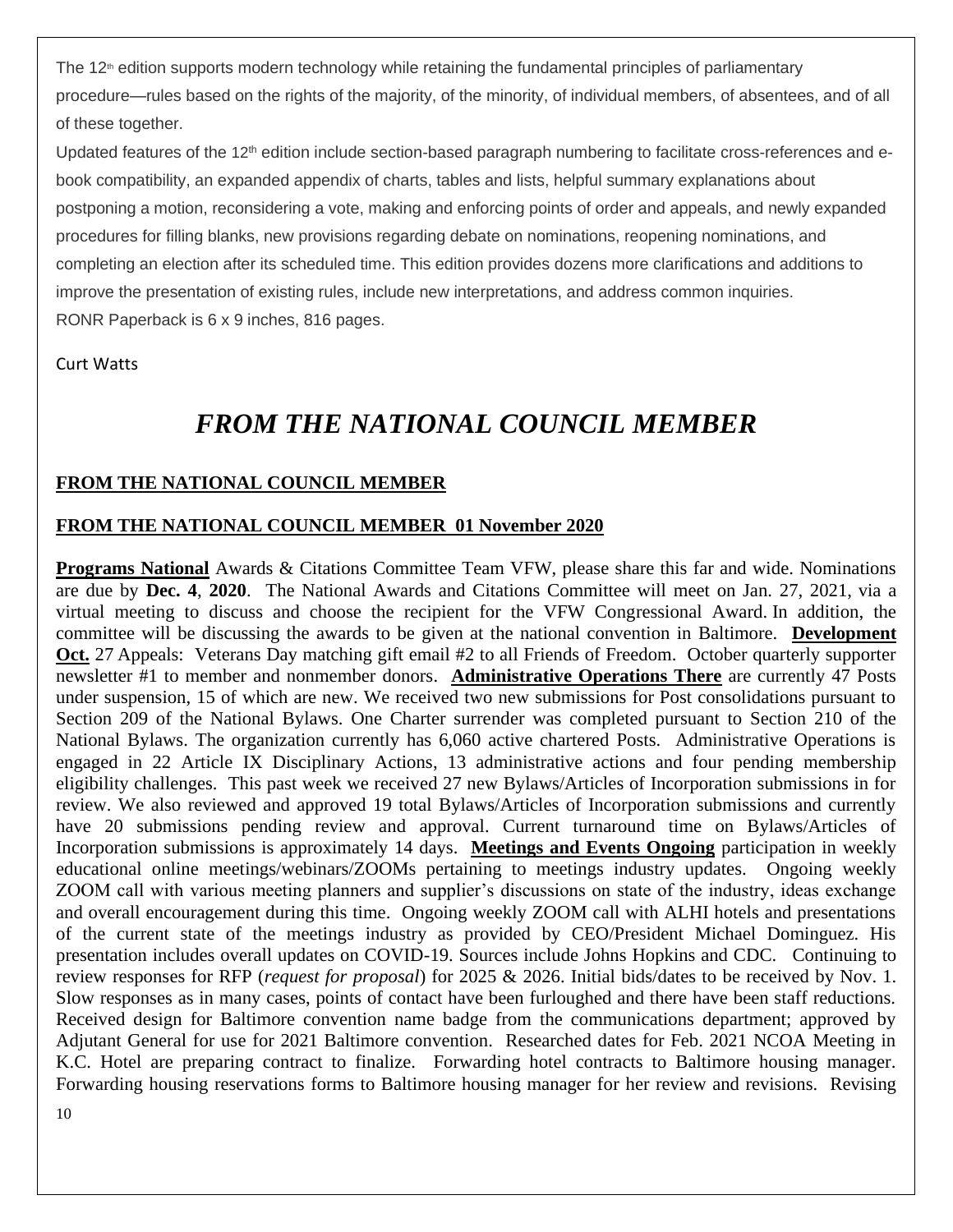11 internal housing blocks to provide to Baltimore housing manager in preparation of doing housing sub-blocks. Beginning the process to obtain hotel contracts for 2022 – Kansas City convention for review, legal review and ultimately to be finalized by Jan. 31, 2021, 18 months from convention date. **VFW Foundation** We continue to accept applications for the VFW Foundation Post Pandemic Relief Grant. This one-time grant of up to \$2,500 is designed to help VFW Posts that are unable to cover specific expenses for mortgage payments, rent (if leasing a building), utilities (gas, electric, water, etc.), insurance or property tax, due to hardship caused by the COVID-19 pandemic. As of this writing, the Foundation has approved grants to 103 Posts totaling \$237,132. For more information or to apply please go to [vfw.org/grants.](https://www.vfw.org/community/community-initiatives/post-grants) The first-ever virtual VFW Sport Clips Help A Hero Walk is in full swing. The event, which can be accessed at [vfw.org/VirtualWalk2020,](https://app.mobilecause.com/vf/HERO) offers supporters a safe and healthy way to engage in the Sport Clips' annual Help A Hero campaign which began in-stores on Oct. 12. Currently, more than \$227,000 has been raised, which includes approximately 163 online donors and 216 fundraisers, as well as in-store donations. When you need a haircut please visit your local Sport Clips location and tell them "thank you" for supporting this vital VFW program. The VFW's Burger King Unmet Needs campaign will be held throughout the month of November. BK customers are encouraged to donate \$1 or more during a meal purchase. Proceeds will help veterans, service members and their families with assistance for rent, mortgage, utilities, medical expenses, vehicle repairs and food/necessities. Despite the COVID-19 pandemic we still have 300 restaurants participating in the November 2020 Unmet Needs fundraising campaign. For a list of BK restaurant locations go to [vfw.org/assistance/financial-grants](http://www.vfw.org/assistance/financial-grants) and view the interactive map. Please visit your local participating BK and thank the restaurant manager for their ongoing support of this event. **National Legislative Service** Last week, the VFW-supported version of [S. 785,](https://www.congress.gov/bill/116th-congress/senate-bill/785) the *Commander John Scott Hannon Veterans Mental Health Care Improvement Act of 2019,* was signed into law last Saturday. This law supports VA as it continues to make improvements to veterans' mental health care by covering a strategic plan for veterans transitioning from active duty, pilot programs integrating alternative therapies, establishing a VA and DOD clinical provider treatment toolkit, improving care and services for women veterans, and expanding the mental health medical workforce. The VFW currently supports [164 pieces of legislation](https://votervoice.net/VFW/bills) pending before the 116th Congress. **Communications and Public Affairs** The VFW Podcast is now available for download on Apple [Podcasts.](https://podcasts.apple.com/us/podcast/the-vfw-podcast/id1536992119) Scheduled and attended a special tour of the new National Museum of the U.S. Army at Fort Belvoir, Virginia, with VFW Executive Director B.J. Lawrence and fellow VFW Washington Office directors. **Operations** Recently there has been conflicting information disseminated to both borrowers and lenders regarding the repayment of the Paycheck Protection Program (PPP) Loans, specifically on loans less than \$50,000. This more than likely affects many of our members that own small businesses. Director Tony Lowe met with SBA administrators to gather details and offer recommendations to develop their messaging. Additional information will follow in future reports. **National Security & Foreign Affairs Communication** coming this week from the House Armed Services Committee staff reports that HASC Chairman Adam Smith expects Congress will pass the FY 2021 National Defense Authorization Act (NDAA) immediately following the Nov. 3 election. NSFA will continue to monitor, specifically the 15 amendments dealing with Military Health Care, and continuing reforms to Military Treatment Facilities. NSFA Director Bob Jackson was invited to participate in an online COVID symposium sponsored by the Association for the Academy of Advanced Sciences (AAAS), CDC, and John Hopkins University. The symposium focuses on the ongoing vaccine effort, specifically regarding how the population will receive the vaccination, which is expected to be available beginning sometime within the first few months of 2021. **National Veterans Service National** Veterans Service participated in a VSO roundtable meeting with Chairman Cheryl Mason at the Board of Veterans Appeals. The meeting was a restart to the monthly meetings among co-located organizations like the VFW to discuss BVA business processes. VFW's Pre-Discharge Claims Representatives continued to provide virtual VA benefits briefings to transitioning service members, this week hosting briefings at Naval Station Norfolk, Joint Base Andrews, and Camp LeJeune. National Veterans Service participated in a meeting with Veterans Health Administration to discuss the ongoing implementation of the MISSION Act and community care delivery for veterans. National Veterans Service joined Toyota's Veterans Employee Resource Group for a briefing and overview on veterans' benefits. Toyota had reached out to the VFW looking to provide additional resources to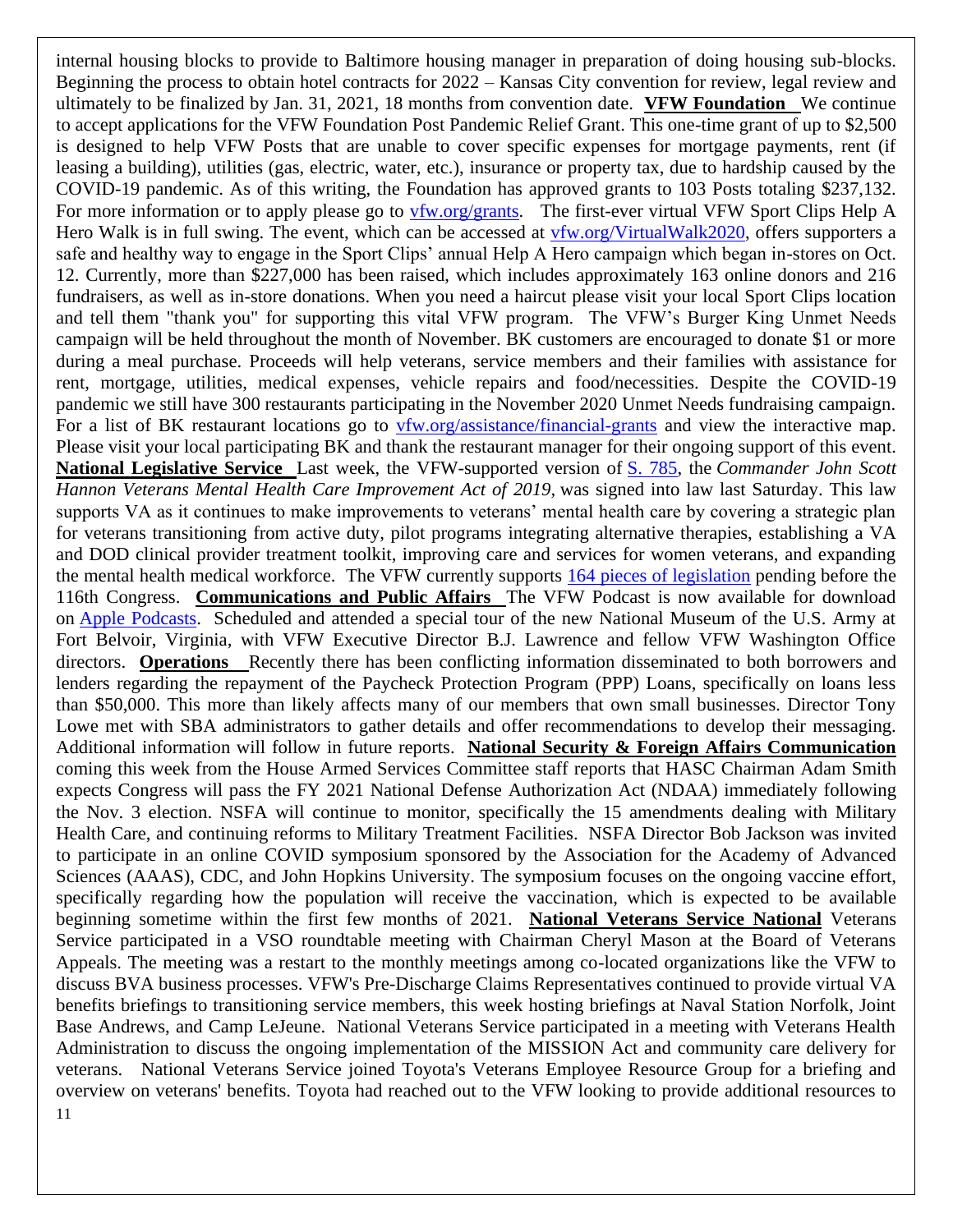their veteran employees at Toyota facilities around the country. National Veterans Service concluded its first ever Virtual Basic Training Conference for newly accredited VFW service officers. There were 21 new service officers who participated in the training and the average score on the final exam was an 85. NVS will continue its online training with a Virtual Intermediate Skill Level Training Conference in November for accredited service officers with fewer than five years of experience. Have a wonderful, happy Thanksgiving!

Robbie Clark National Council Member Department of Oklahoma

# *FROM THE STATE COMMUNITY SERVICE CHAIRMAN*



Veterans and Military Services Committee Chair *Tony McGrew*



Happy Comrades, This month I would like to highlight the Unmet Needs portion of the VMS Program. This is a vital and useful tool for outreach to Veterans, Service Members and their families.

It provides assistance to help in a time of need, not a hand out. Created in 2004 Unmet Needs assists military service members, veterans, and their families who are experiencing a financial hardship directly related to their

military service. The financial assistance is in the form of a one-time grant in an amount up to \$5,000. All grants are paid directly to the "creditor" companies (such as the electric company, mortgage company, landlord, etc.) and not to the individual. The funds can be used for rent, car repairs, medical expenses, infant-care items and many other necessities. Each case is reviewed individually and acceptance determined by a committee.

The only way they will know these services are available to them is, if we tell them. I encourage you to be always on the lookout for a Veteran or Service Member and just take a couple of minutes to let them know we are here and how we may help them. Not only will they appreciate it but, you will feel better knowing you helped someone.

Upcoming Volunteer Opportunities and Events: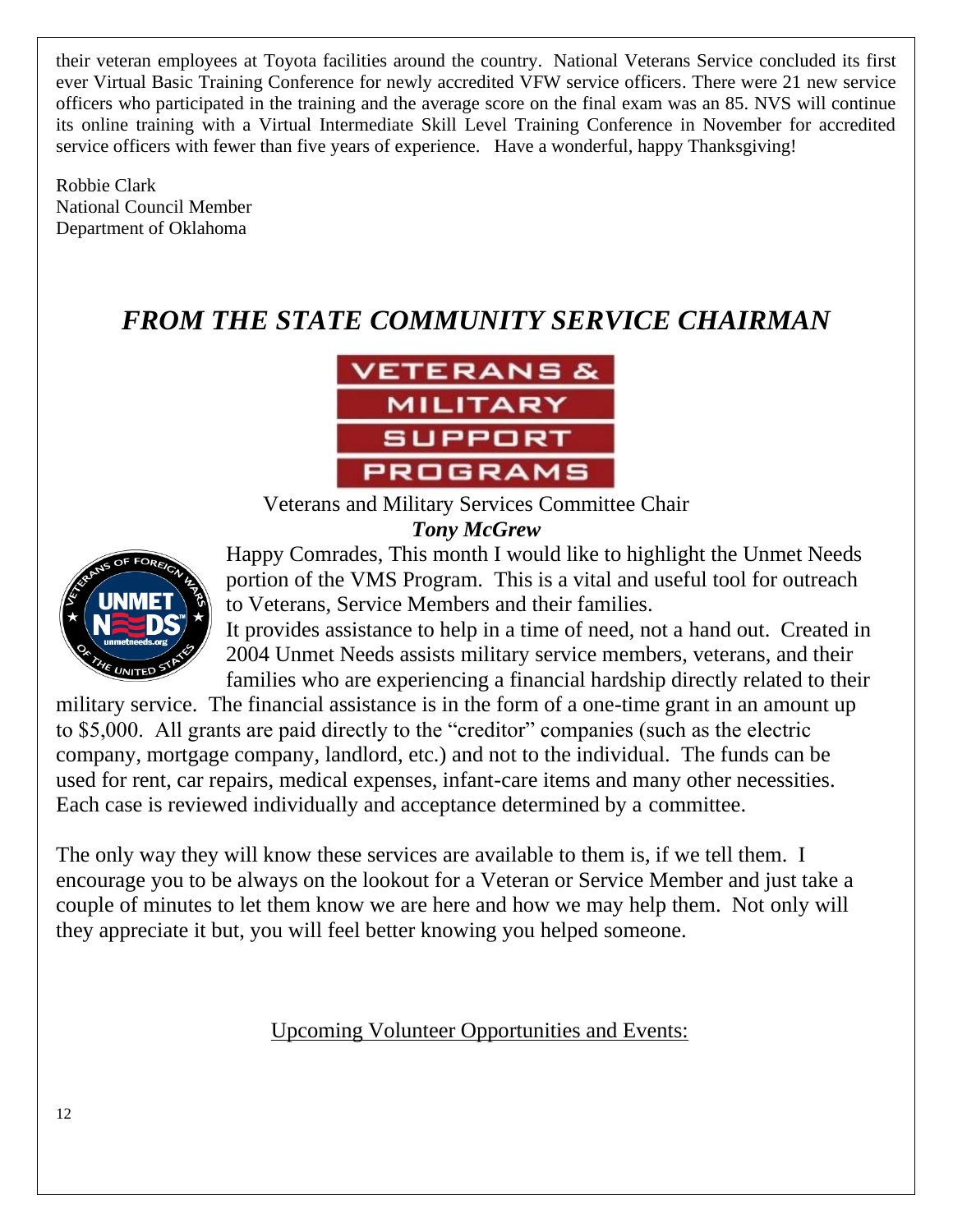Yellow Ribbons: We have 3 upcoming Yellow Ribbons. *I will have more info on these as they draw closer.*

**# 1) Location:** Oklahoma City, OK. **THIS YELLOW RIBBON WAS CANCELLED. I HAVE NOT RECEIVED INFO ON RESCHEDULING YET. Venue:** TBD **Event date:** 17 October 2020 **Event Time:** 0800-1630 (setup is from 0700 to 0800) **Type of event:** 1st Post-deployment **Unit:** HHB 1-158th FA & A Co 1-158th FA **# of Attendees:** 200 adults (120 Service Members, 60 adult guests and up to 20 kids)

**# 2) Location:** Oklahoma City, OK **Venue: TBD Event date:** 7 November 2020 **Event Time:** 0800-1630 (setup is from 0700 to 0800) **Type of event:** 2nd Post-deployment **Unit:** HHB 1-158th FA & A Co 1-158th FA **# of Attendees:** 200 adults (120 Service Members, 60 adult guests and up to 20 kids)

**#3) Location:** Oklahoma City, OK **Venue:** TBD **Event date:** 12-13 December 2020 (2 day event) **Event Time:** 0800-1630 (setup is from 0700 to 0800) **Type of event:** 1st & 2nd Post-deployment **Unit:** 834th Aviation Regiment **# of Attendees:** 200 adults (120 Service Members, 60 adult guests and up to 20 kids)

All are welcome to attend these events, just let me know which ones you would like to attend so I can schedule you in.

Dress Code: Please wear business casual clothing, no t-shirts, shorts, or baseball caps. Do wear your VFW Cap. We want to project a professional and competent image.

We are participated with the Oklahoma ARNG on their Trunk or Treat Program to hand out candy to children of the ARNG Members at their facility on N. Kelly Ave.

Post 8706 received a donation from a Family Trust this month. The donation was an electric wheel chair, 2 standard wheel chairs, a portable potty, stool and walking cain. The electric wheel chair, portable potty, stool and one of the standard wheel chairs were given to deserving veteran and family member of the Post.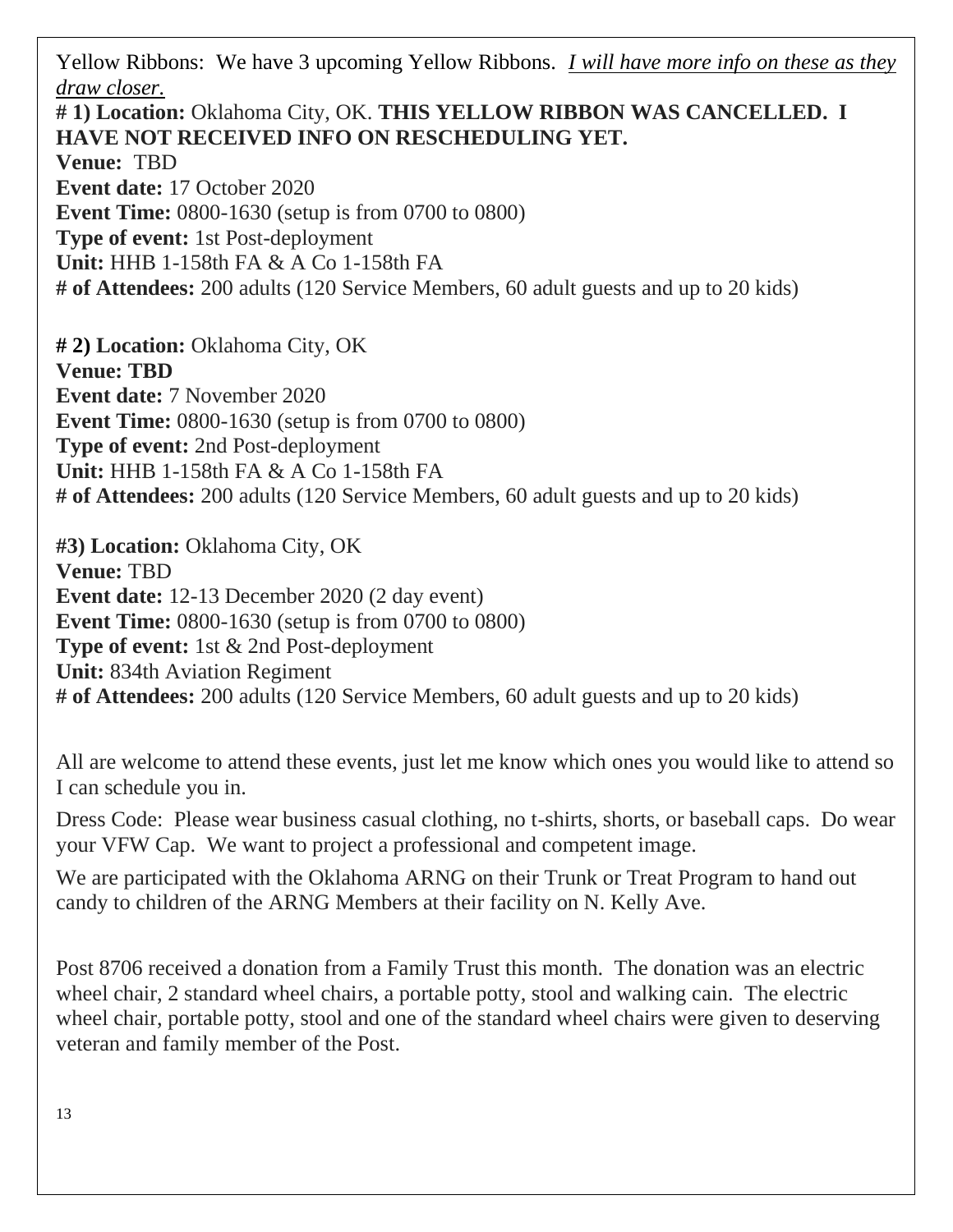All for One; One for All Tony McGrew VMS Chairman Department of Oklahoma Veterans of Foreign Wars 1103 N. Blackwelder Oklahoma City, Oklahoma 73106 405-820-6467

[Tony.vfw8706@gmail.com](mailto:Tony.vfw8706@gmail.com) [https://www.vfwoklahoma.org](https://www.vfwoklahoma.org/)

#### <><><><><><><><><><><><><><><><><><><><><><><><><><><><><><><><><><><><><><><><><><>

| $D-1 > 14$ Nov 20  | $\omega$ 1100 > Post 5307, Salina > St. Surgeon Stacy Reddig               |
|--------------------|----------------------------------------------------------------------------|
| $D-3 > 01$ Nov 20  | $\omega$ 1100 > Post 8384, Muldrow > St. Cdr. Mike Merit                   |
| $D-4 > 07$ Nov 20  | $@ 1100 >$ Post 5805, Ft. Towson>St. Sr. Vice Cdr. Jim Bassett             |
| $D-5 > 01$ Nov 20  | $\omega$ 1000 > Post # 2976, Claremore> St. Sr. Vice Cdr. Jim Bassett      |
| $D-7 > 07$ Nov 20  | $\omega$ 11 am > Post # 539 Henryetta> St. Surgeon Stacy Reddig            |
| $D-8 > 01$ Nov 20  | @ 11am > Post # 2855, Blackwell > St. Jr. Vice Cdr. Jeremy Owen            |
| $D-9 > 08$ Nov 20  | @ $2\text{pm} > \text{Post} \# 7740 \text{ Crescent} >$                    |
| D-10 $>09$ Jan 21  | @ 10 am > Post #1317, Shawnee > St. Cdr. Mike Merit                        |
| $D-13 > 16$ Jan 21 | $@ 12:30 \text{pm}$ Post # 382, El Reno St. Cdr. Mike Merit                |
| $D-14 > 14$ Nov 20 | @11 am > Post #4574, Ardmore> St. Cdr. Mike Merit/Jr. Vice Cdr Jeremy Owen |
| $D-15 > 09$ Jan 21 | @11 am> Post #1193, Lawton > St. Sr. Vice Cdr. Jim Bassett                 |

### **DATES TO REMEMBER:**

- 10 Nov> U.S. Marine Corps Established (1775)
- 11 Nov> Signing of WWI Armistice (1918)
- 11 Nov> Veterans Day
- 21 Nov> Grenada Campaign Ended (1983)
- 26 Nov> Thanksgiving Day

# *Stay Healthy with free Sanitizer!!!*

In this time of Covid-19, we are all at risk. You never know who has been infected at any time. I voted this year, and the odds are high that at least one person there was infected by the virus. The worst part is they may not have even known it. Because most of our members are in the high risk category, we must protect ourselves and others. Wear a mask to protect yourself. Stay the approved social distance of 6 feet. Try to go to businesses that clean properly and allow the social distancing.

One of the tools to fight this virus is disinfectant. I want to extend a congratulations to the Claremore Post, J. R. Hooper Memorial Post 2976. They are receiving 55 gallon barrels of disinfectant from the